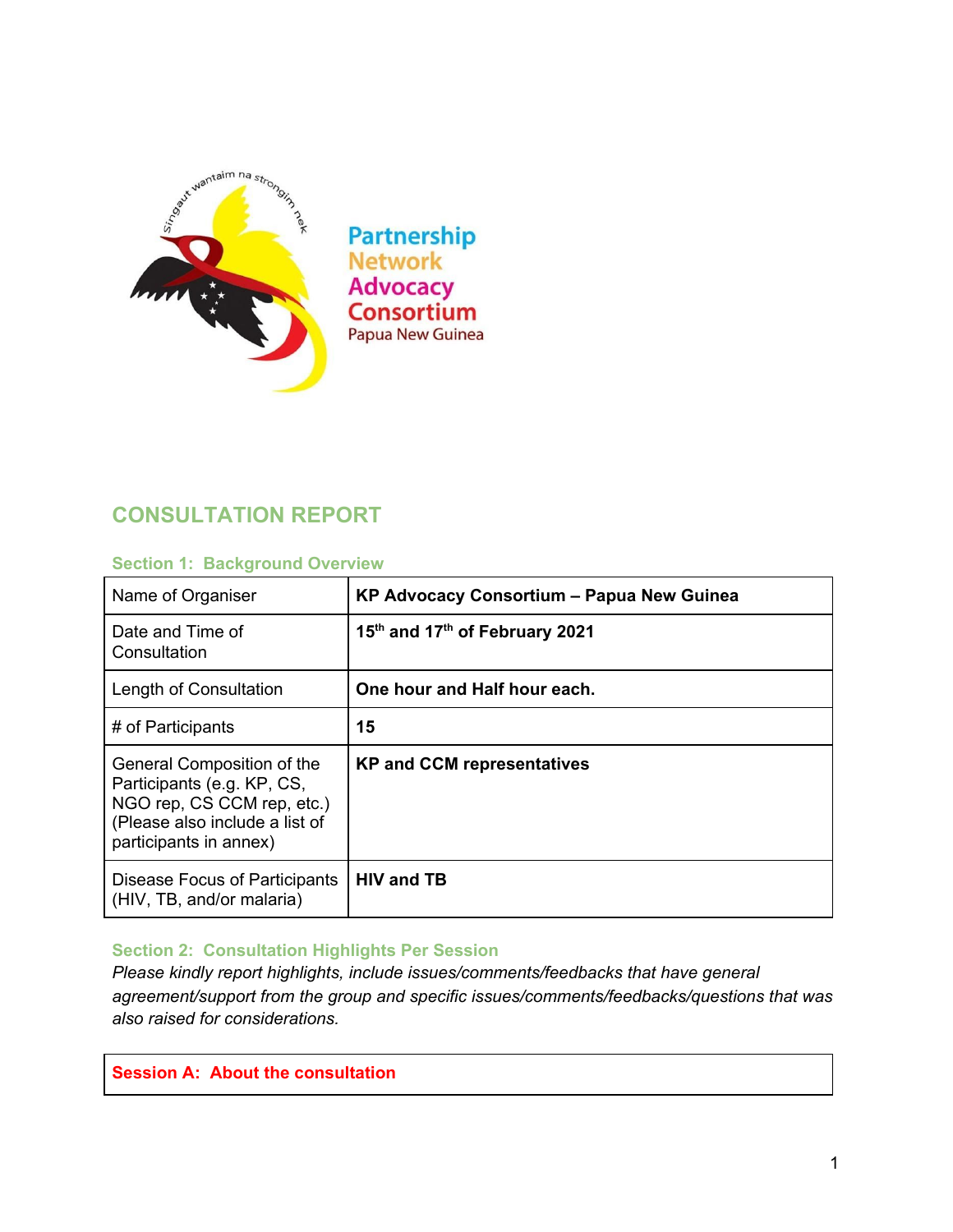[**Please note if permission to document (written, photos, and video) was obtained from the participants by the organiser. Noting that participants also** 

**have the right to decline any of those.]**

The participants who were consulted were from the key population communities in Papua New Guinea. All of them are recipents of GF funding either employed as peer outreach workers, CCM members and members of the three KP led organizations ( Kapul Champions ( Men of Diverse Sexualities) , Friends Frangpani ( sex workers) and Igat Hope ( people living with HIV). All of them have consent to share photos for publicities purposed.

The two days consultations were done with limited numbers due to covid 19 restrictions regarding total numbers and social distancing.

The facilitation was done by Lesley Bola who is the KP Advocacy Co-ordinator for the KP Consortium working with three (3) network NGOs, Igat Hope, Kapul Champions and Friends Frangipani.

## **Session B: Overview**

Our key leaders of the KP Population communities strongly want GF to continue on with funding TB, HIV and Malaria. GF is the only funder implementing and monitoring the HIV prevention programs in Papua New Guinea. Investments to be strengthened in areas which are root causes of HIV include stigma and discrimination, strengthening community led programs and systems, human rights and mental health. The next strategy we need to take stock of past experiences and fill in gaps that are root causes of HIV and TB. Any innovative interventions should be a bottom up approach where communities plan, implement and monitor own programs. Reginal partnerships with local partners is a very effective way of mentoring and coaching. The consultation processes we are involving in doing now is a great experience for future work.

## **Session C: The Draft A-P statement**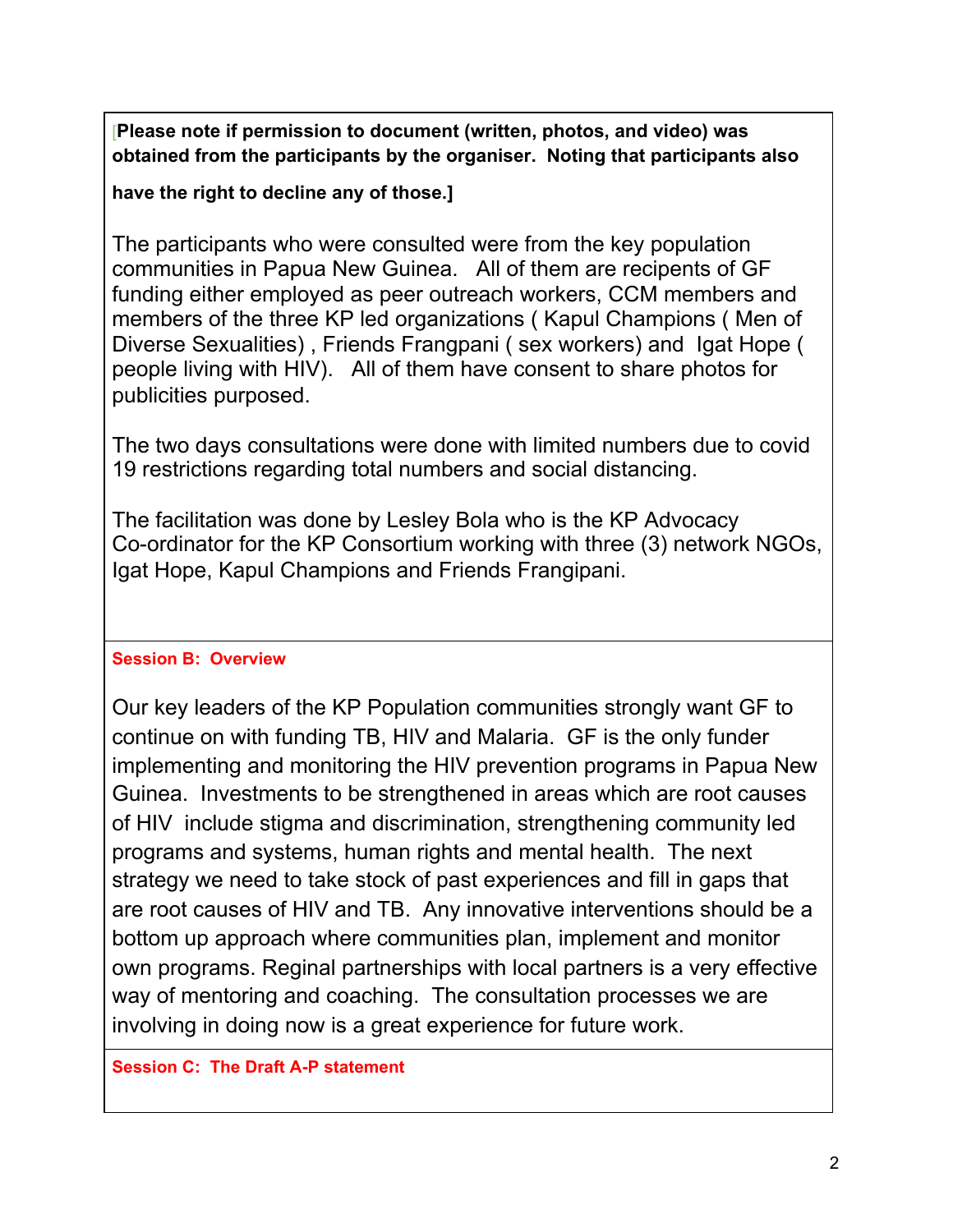Key Population support the want and still have wants from Global Fund. We learnt that every year things change with emerging issues that we need to adapt to meeting. It is evident that CSO plays a huge part in the Global Fund planning, implementing and monitoring. CSO fill in lots of gap areas that our own government cannot access or address. One of our main strength is our networking strategies that has enable us to share skills, knowledge, resources and funding.

## Session D/E: Thematic Discussions

THEME #1: "We want the Global Fund to put the money where its mouth is on CRG and CSS"

We strongly feel that GF's approach to implementation of HIVTB programs in Papua New Guinea still lacks a community led approach. GF funding for HIV prevention programs are given to big national and international NGO's who faith-based originations are. These CSOs have their own church values and networks who are not fully accepting to KP. On paper NGOs say they work with key population (sex workers and MSM/TG) however most programs are led by non-key population leaders & workers.

PNG has only had one key led implementing partner which is Igat Hope working with HIV positive clients in clinics funded by GF. We need to look at this model and strengthen our Key Led NGOs like KP Advocacy Consortium PNG, Friends Frangipani, Kapul Champions and Hetura – NCD ( Trans) to take the led. We are so fortunate we have our regional network groups whom we can relate to us and support us to a meaningful participation in decision making processes.

Recent statistics (2020) indicates that PNG has high rates of HIV with our young female mainly female sex workers, mother to child transmission and transwomen. We have not focused so much resources on women and trans women in PNG. The government of PNG is struggling to address very basic issues. The KP communities have been filling in gaps to support clients from our communities. Our communities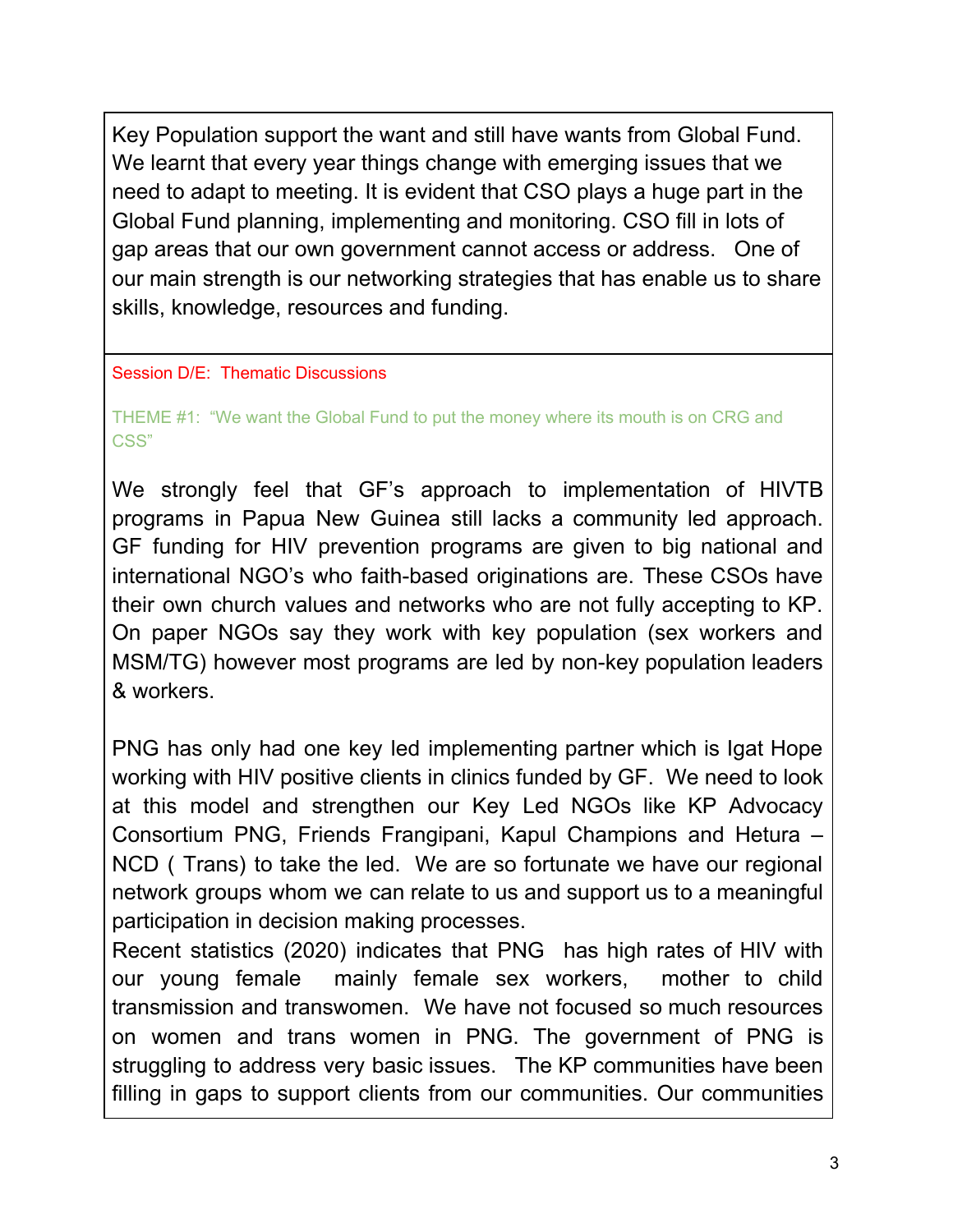are effective in addressing loss to follow-up for both HIV and TB. CSO is filling that gap which our health system is lacking as we have the commitment, network, knowledge and awareness around issues affecting KP communities.

GF lacks supporting other indirect issues related to HIV like gender based violence, stigma and discrimination, human rights and legal barriers which are the root causes of HIV. We need to invest in systems in communities to address these issues. We need to link other partners to work with HIV. We need government support to linking strategies with key population.

THEME #2: "We want the Global Fund to effectively fulfill its mandate on HIV, TB and malaria, first and foremost."

The community feels that GF programs through HIV, TB and Malaria in Papua New Guinea has really supported Papua New Guinea's very weak health system. CSO (Sex workers/MSM/TG) has developed a very effective working relationship with GF through its programs due to proper financial and leadership systems put in place in PNG. CSO has a great working relationship with the Department of Health who is accepting and working with Key Population. With the leadership of our CCM Chairperson, he has pulled in all donor agencies, CSO, GoPNG, Private Sector and NGOs to work together to share resources and fill in gaps. This has demonstrated through the process, planning and now implementation of the 2021-2023 next GF funding. We have established a very strong foundation of partners and systems which are prepared to scale up in any investments.

THEME #3: "We want the Global Fund to continue to put CRG and CSS approaches as cornerstones of pandemic and health emergency responses."

The Covid-19 pandemic around the world has been a wake up call for all of us. PNG has it's own domestic disasters like earthquakes, flooding,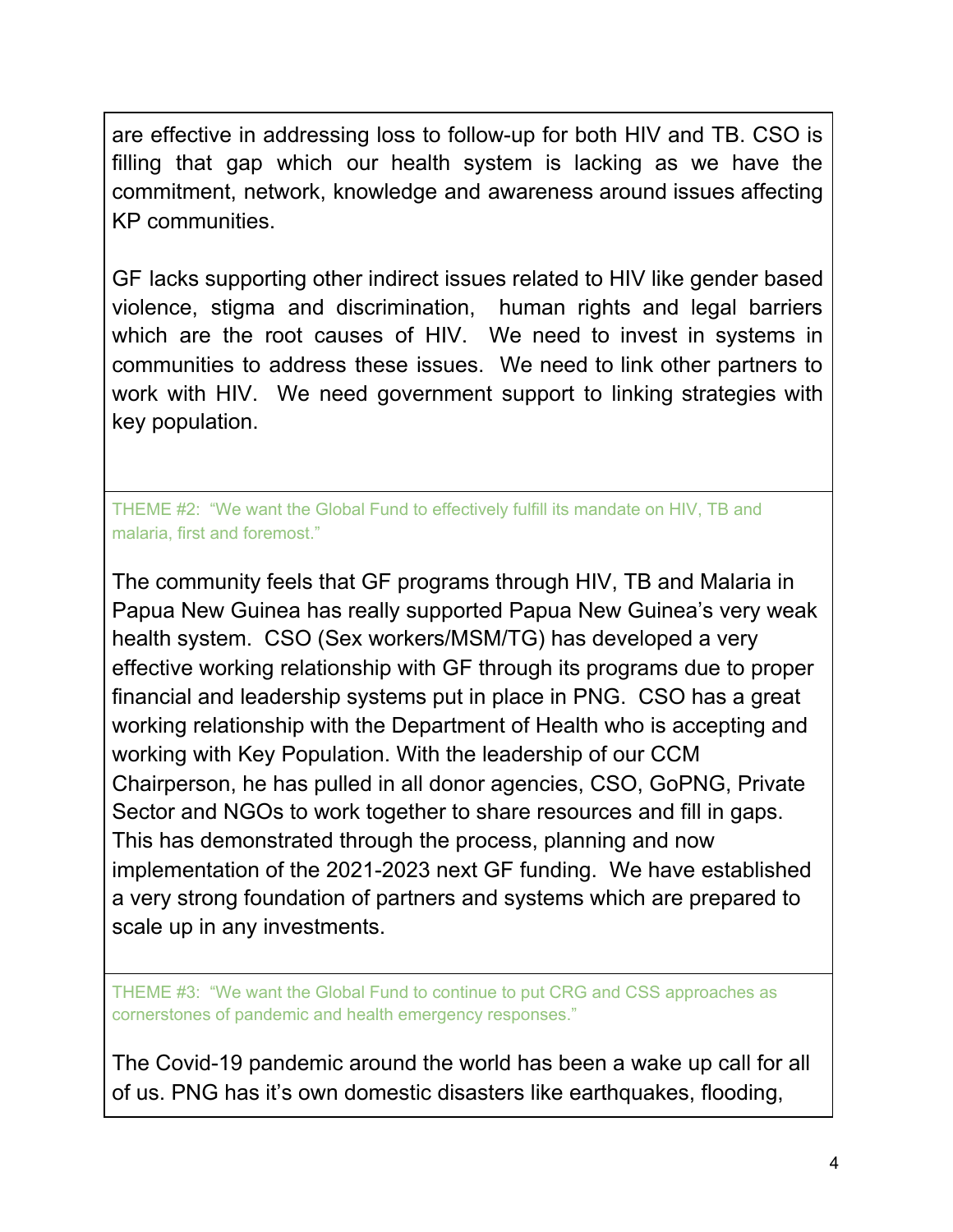volcano eruptions or even ART drugs stock out and experiencing the current Covid pandemic has really taught us very good basic lessons. Those most affected are our HIV positives friends due to the lock down and non-accessibility to getting their ART drugs. We had to re-strategies how to deliver ART drugs to our friends to the communities. CSO is playing a very crucial part supporting a weak health system in PNG. Our volunteers physically visited our friends in communities hand delivering their ART drugs. Social stigma became an issues where the blaming game was pointed to sex workers for moving around ang bring Covid-19 into the communities. Our HIV positive people were mentally affected because they thought they would be the most vulnerable ones to get Covid 19 and die first.

 Our PNG CSO leaders are suggesting that GF establish and strengthen an EMERGECY HEALTH component to continue addressing Covid-19 and other emerging issues mainly for key population. We need to focus our interventions on social stigma which is a common issue in PNG affecting key population. Out communities need to be empowered with information through virtual trainings, workshops, information, awareness materials taylor made to targeted population.

## THEME #4: "We want a fully resourced Global Fund."

The Covid pandemic experiences has strengthened our approaches to sharing resources online and participating on virtual calls. This approach will continue for a while due to the uncertainty of Covid-19. We need to invest on new innovative ways to share resources. Our challenge in Papua New Guinea is our internet is very expensive due to monopoly of owning the Tele Communication system. We will need to resource ourselves to plan, implement and monitor our programs in a more effective way. Our challenges in PNG include, high cost of data, high illiteracy rates of KP communities, communication barriers, high costs of transportation and lack of accessibilities services like health & justice.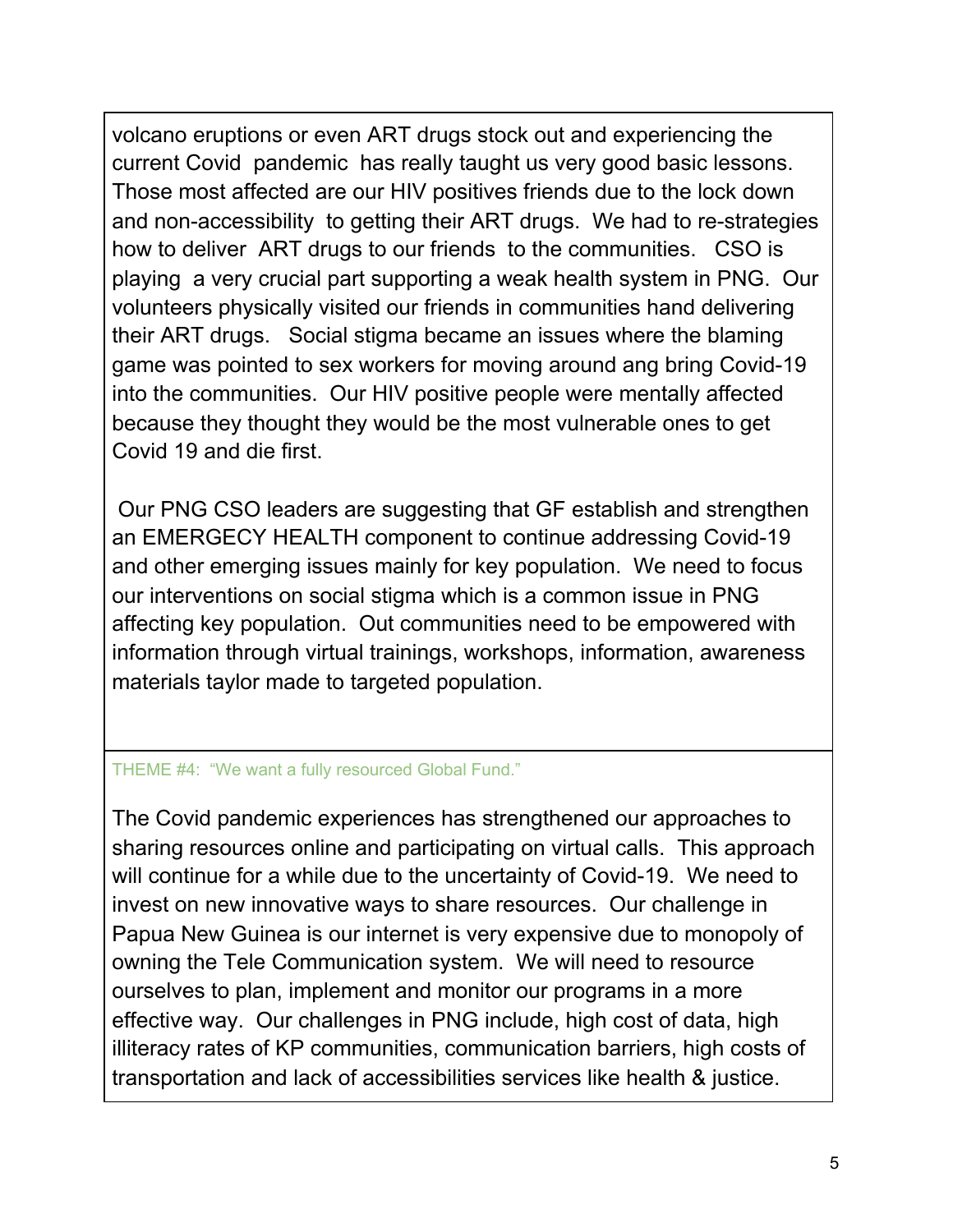The investment on resources will really enhance programs and help our community digest simple information that they understand.

THEME #5: "We still want a Global Fund that is truly global - one that does not leave key vulnerable and marginalised communities behind, regardless of their income classification."

We still lack community led organization approach to responding HIV. We still have a gap in working with TB & Malaria interventions at community base with Key Population. Community Led approaches can be in various sections like research, advocacy, prevention, treatment and care. We are beginning to pick up and be involved especially with our links to our regional sister organizations eg, APCASO , APCOM, APN+ etc. We feel our advocacy programs is strengthened because we have been supported by our regional networks. We lack the technical expertise however were have been supported abroad. Our leaders proposed to sit in any committees or working groups so we can be part of decision making processes.

#### **Session F: General discussion/any other comments and feedback**

This consultation process has really helped because we have been able to break down the questions to the level of understanding of the community members.

**Session G: What happens next. Closing and Thanks.** 

We have identified key leaders to participate in any big group meetings done virtually. We are very thankful for APSCO for supporting and involving us in this process. We feel connected to our sister organizations who have been very helpful and resourceful.